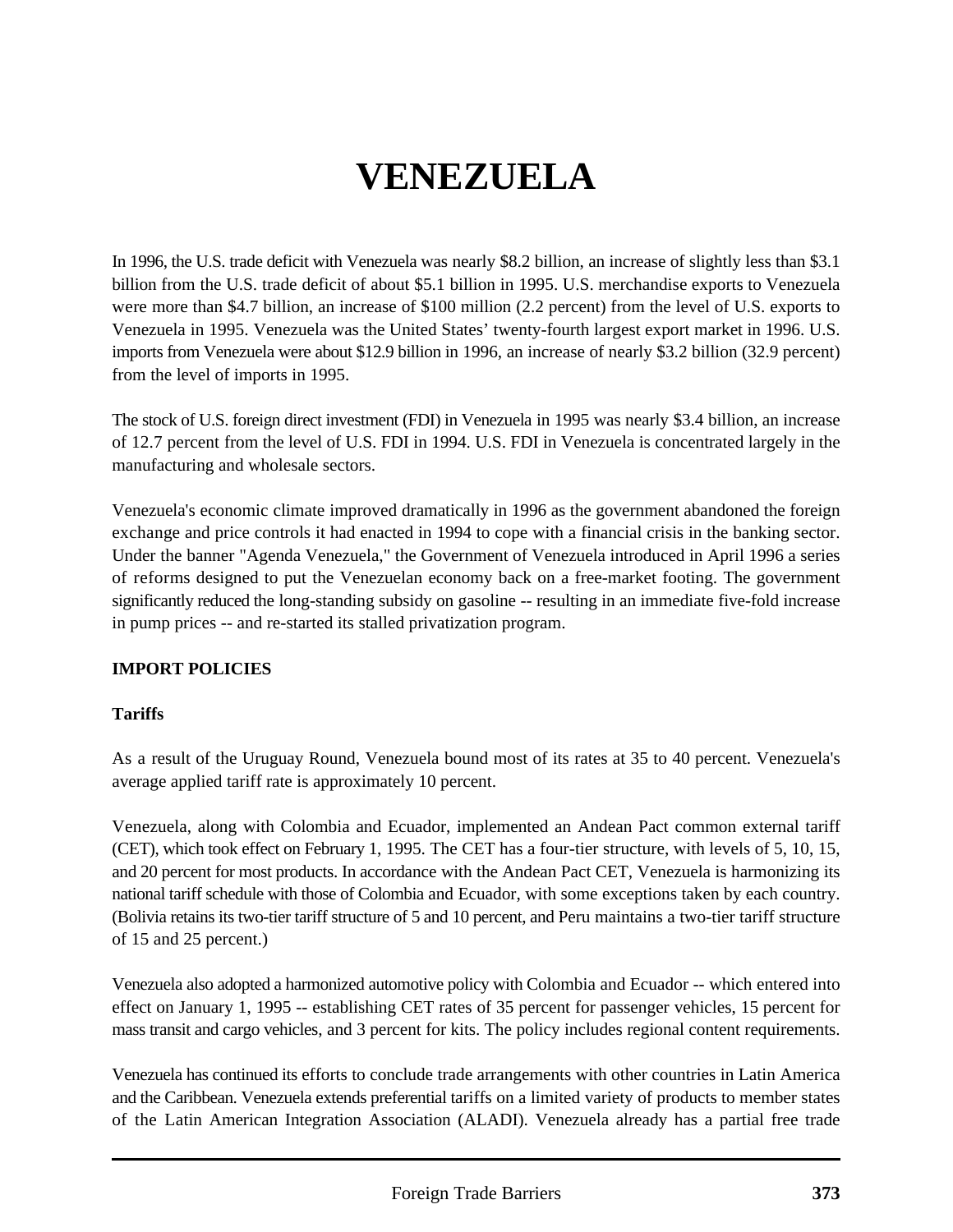agreement with Chile. It has concluded a free trade agreement with Mexico and Colombia (the "G-3" Agreement), which entered into force January 1, 1995, under which most tariffs are to be reduced to zero by the year 2007. Venezuela also has a preferential agreement with the Caribbean Common Market (CARICOM), under which CARICOM will start reducing tariffs on Venezuelan goods in 1998. Venezuela, jointly with Colombia, in 1994 signed a framework agreement on free trade with several Central American countries, but has not yet negotiated schedules on tariff reduction and trade liberalization. In conjunction with other Andean Pact members, Venezuela is in the initial stages of negotiating a free trade accord with the Southern Common Market (MERCOSUR).

Venezuela maintains tariffs of 20 percent ad valorem on imports of beer, wines, and all distilled spirits. In addition to the tariffs and a 1 percent customs service fee, a 10 percent luxury tax and a 16.5 percent "wholesale" tax are levied on all imports of alcoholic beverages, while a 15 percent duty is imposed on imports of compound preparations and undenatured ethyl alcohol used in the production of spirits. Wines from Argentina, Chile, and Mexico are subject to the same set of taxes, but to lower duties of 4.0, 0, and 7.2 percent respectively, due to the existence of partial free trade agreements. Eliminating these barriers could increase U.S. exports by \$1-5 million.

Venezuela also maintains 20 percent ad valorem duties on canned soups, mixed vegetable juice, biscuits, and cookies; a reduction in the tariff would result in a potential increase of \$1-5 million in U.S. exports. The reduction of the 20 percent tariff on film and cameras would result in a potential increase in U.S. exports of \$5-10 million in each category.

According to U.S. industry, Venezuela modified its application of its import duties on computer software such that the 15 percent import duty on pre-packaged software is assessed over the entire value of the software package, resulting in a marked increase in the cost of commercializing software in Venezuela.

## **Non-Tariff Measures**

The Government of Venezuela applies a "wholesale" tax on most goods and services, at both the wholesale and import level. The wholesale tax is adjusted annually within a range of 5 to 20 percent, with the current rate set at 16.5 percent. A special consumption tax on "luxury items" varies by product within a range of 10 to 20 percent.

Venezuela prohibits the importation of used cars, used clothing, and used tires. There are virtually no other quantitative import restrictions for industrial products.

Venezuela has applied the Andean Pact's price band system for agricultural products since April 1, 1995. Under the system, the ad valorem CET rates for yellow corn, feed grains, oilseeds, oilseed products, sugar, rice, wheat, milk, pork and poultry meat, and derivative products are adjusted according to the relationship between "marker" commodity reference prices and established floor and ceiling prices. These variable duties can drive up effective tariff rates and impede the expansion of trade and investment in Venezuela. The Government of Venezuela also halts the issuance of phytosanitary permits for grain imports to protect domestic producers during the domestic sorghum harvest.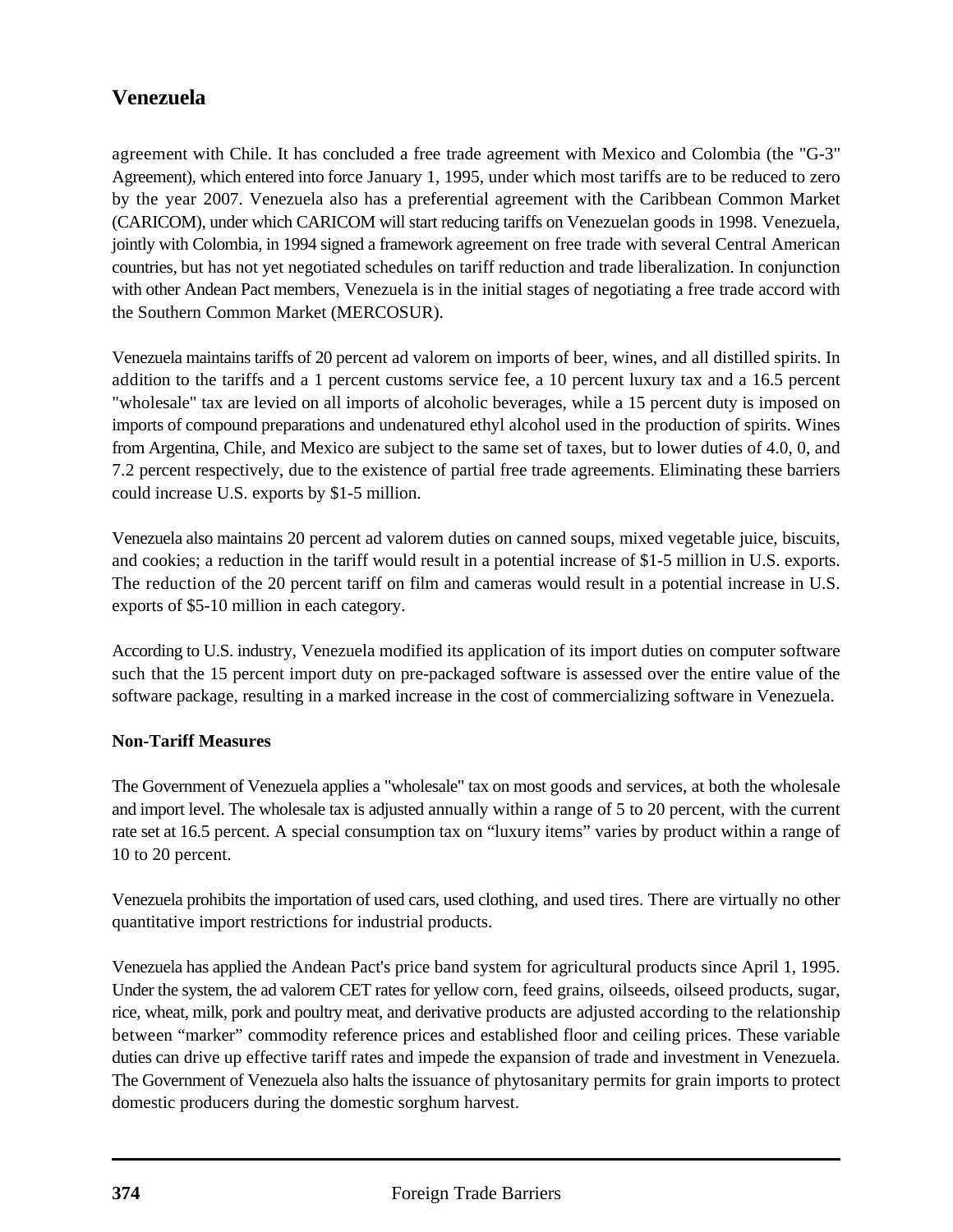## **STANDARDS, TESTING, LABELING, AND CERTIFICATION**

Venezuela's denial of certain sanitary and phytosanitary certificates lacks a scientific basis and is discriminatory. Venezuela refuses to issue certificates for imports of U.S. poultry, poultry products, hogs, and pork products on the basis that there is a history of avian influenza and porcine respiratory and reproductive syndrome in the United States. Venezuelan agricultural authorities, however, have failed to establish that these diseases do not already exist in Venezuela. The result has the effect of banning importation of these products. If the ban was lifted, U.S. exports of poultry, poultry products, pork and pork products could amount to \$5-20 million a year. According to the U.S. cosmetic industry, Venezuela maintains qualitative restrictions which, if lifted, would increase U.S. exports by less than \$5 million a year.

In 1993, the Venezuelan Commission for Industrial Standards (COVENIN) began to apply obligatory domestic standards for commodities to certain imports; by the end of 1995, there were nearly 300 standards. Some Venezuelan importers of U.S. products have alleged that the Government of Venezuela applies these standards more strictly to imports than to domestic products. The certification process is at times expensive, increasing the cost of U.S. exports vis-a-vis domestic products. COVENIN requires certification from independent laboratories -- which is often impossible in the United States.

#### **GOVERNMENT PROCUREMENT**

The 1990 Law of Tenders, its associated regulations, and its modifying decree of 1991, together establish three classifications for government procurement based principally on the value of the goods and services being procured: general tenders (more than \$21,200), selective tenders (\$2,120 to \$21,120), and direct purchases (less than \$2,120). For general and selective tenders, the law states that for offers that are within a "reasonable" range of each other for similar conditions, preference will be given according to various criteria, including national content, labor impact, national value added, local participation, and technology transfer. For the purchase of goods, the government also applies a policy, not stated in the Law of Tenders, that local goods should be purchased, unless the price of such products is 25 percent more than the landed cost of competing foreign products.

In the petroleum industry, the national oil company, PDVSA, is required to purchase national materials and supplies. However, PDVSA is permitted to make foreign purchases if domestic firms cannot meet quantity, quality, or delivery requirements. In addition, imported materials supplied by local representatives of foreign manufacturers are classified as "domestic purchases." Firms that supply PDVSA must register with PDVSA's "Unified Suppliers Register" or with the "Unified Contractors Registry." Venezuela is not a signatory to the WTO Agreement on Government Procurement.

#### **EXPORT SUBSIDIES**

Venezuela has reduced the number of export subsidies it provides, but retains a duty drawback system established in June 1994. Exporters can also get a rebate of the 16.5 percent wholesale tax paid on imported inputs. Foreign as well as domestic companies are eligible for these drawback privileges, but U.S. firms located in Venezuela complain of long delays in receiving rebates. Exporters of selected agricultural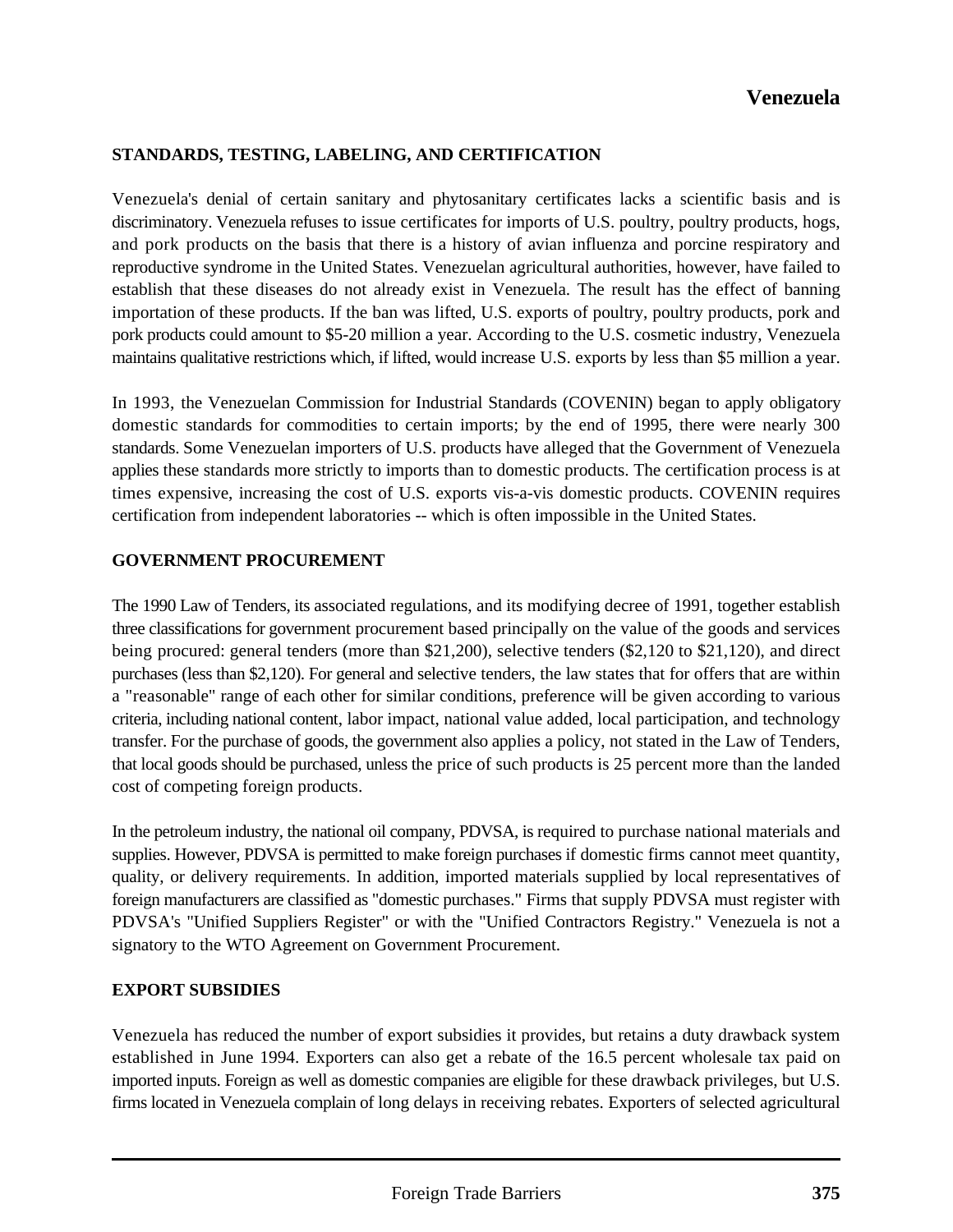products -- coffee, cocoa, some fruits, and certain seafood products -- receive a tax credit equal to 10 percent of the export's f.o.b. value.

## **LACK OF INTELLECTUAL PROPERTY PROTECTION**

Despite significant improvements in the area of intellectual property rights (IPR), Venezuela does not yet provide adequate and effective protection. Enforcement of copyright law has improved over the past year with the creation of a special anti-piracy police unit, but overall, IPR enforcement remains inadequate. There is still widespread piracy of well-known trademarks, videos, satellite signals, and other protected works. Moreover, the Venezuelan court system has proven to be an unreliable means for pursuing IPR claims. As a result of its laws and practices, Venezuela has been on the "Watch List" under the Special 301 provision of the 1988 Trade Act since 1989. Venezuela has ratified, but not yet fully implemented, the provisions of the WTO Agreement on Trade-Related Aspects of Intellectual Property Rights (TRIPS).

Venezuela is a member of the Paris Convention for the Protection of Industrial Property and the Berne Convention for the Protection of Literary and Artistic Works.

## **Patents and Trademarks**

Two Andean Pact decisions on the protection of patents and trademarks and of plant varieties have been in effect in Venezuela since January 1, 1994, and October 29, 1993, respectively. The decisions are comprehensive and offer a significant improvement over previous standards of intellectual property protection provided by the Andean Pact countries. For example, they provide a 20-year term of protection for patents and reversal of the burden of proof in cases of alleged patent infringement. The provisions of the decisions covering protection of trade secrets and new plant varieties are generally consistent with world class standards for protecting intellectual rights. However, these decisions remain deficient with respect to patents and trademarks. The deficiencies include overly broad compulsory licensing provisions, working requirements, restrictions on biotechnology inventions, denial of pharmaceutical patent protection for patented products listed on the World Health Organization's Model List of Essential Drugs, lack of transitional ("pipeline") protection, and lack of protection against parallel imports.

## **Copyrights**

Venezuela's 1993 copyright law substantially improved protection of copyright products and enhanced penalties for copyright infringement. An Andean Pact decision on copyright protection, which complements Venezuela's domestic copyright law, has been in effect since 1994 and established a generally effective and Berne-consistent system.

A National Copyright Office was established in October 1995 and is responsible for controlling, overseeing, and ensuring compliance with the rights of authors and other copyright holders. It can issue opinions, serve as an arbitrator, and impose fines for copyright infringements. In July 1996, the government formed a special anti-piracy unit (COMANPI) to act as an enforcement arm of the copyright office. The eight-officer police unit has the power to seize goods, make arrests, or close establishments for violations of the law. However, it can only act based on a complaint by a copyright holder; it cannot carry out an arrest or seizure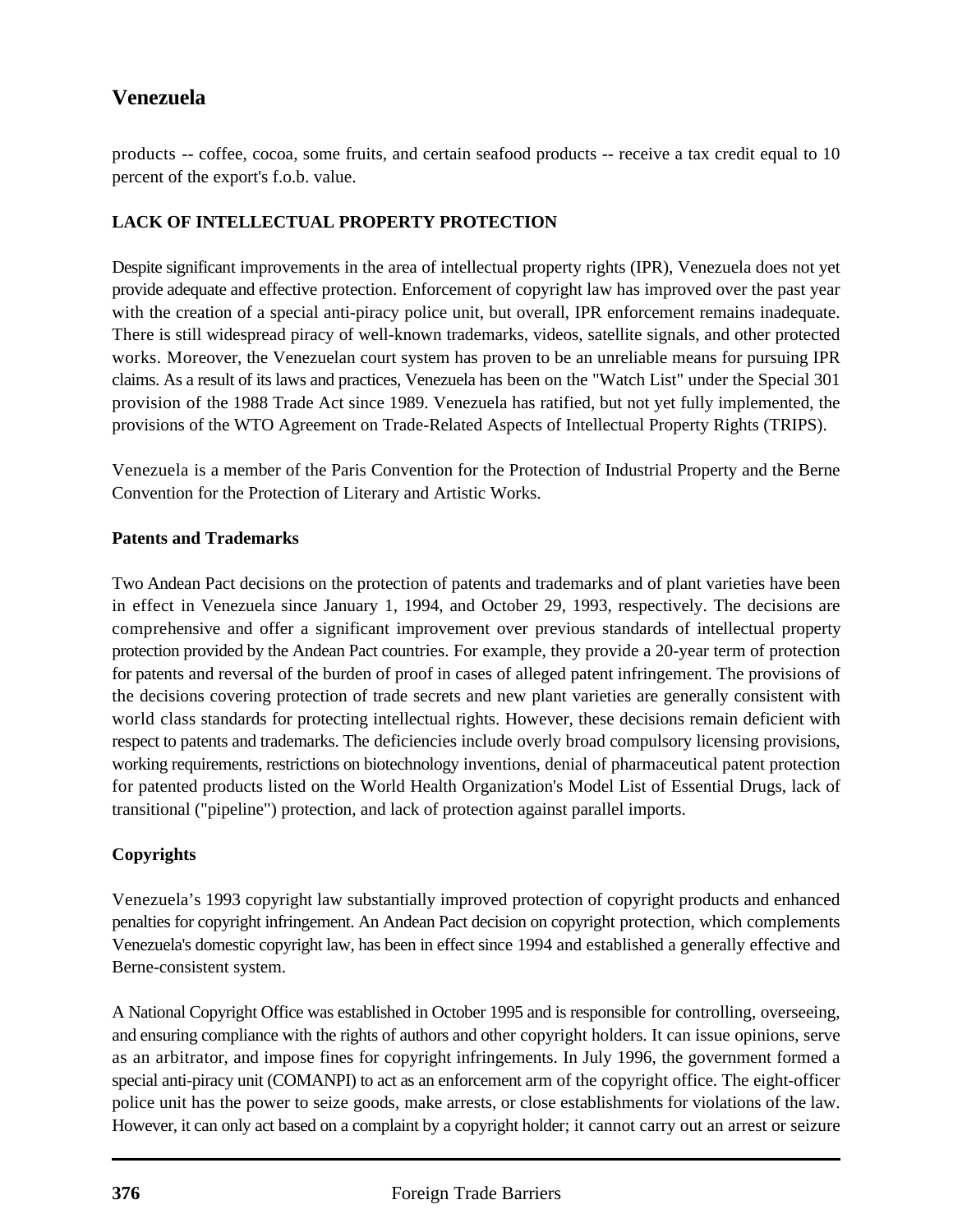on its own initiative. COMANPI works closely with private sector representatives of the U.S. copyright industry, who provide the unit with intelligence information, financial backing, and training.

Since it began operations in August 1996, COMANPI has made 28 raids and seized 96,400 pirated videotapes and thousands of pirated audio cassettes. It also has seized 318 video-taping machines and dozens of other devices that had been used in underground laboratories to make pirated copies of copyrighted material. Inadequate border controls against the import of pirated material, however, are hampering efforts to improve copyright protection still further. A customs bill to strength border enforcement is pending before the Venezuelan Congress.

Protection of encrypted satellite signals remains practically nonexistent. Venezuela is within the footprint of U.S. satellite television transmission and unauthorized reception and distribution of U.S. signals is widespread. Similarly, there is a high rate of cable television piracy. The regional cable operators association (TEPAL) has estimated that half of the pay television subscribers in Venezuela receive unauthorized transmission of U.S. satellite signals. COMANPI, in cooperation with local representatives of the U.S. copyright industry, plans to focus on this problem in 1997.

## **SERVICES BARRIERS**

Venezuela maintains barriers in a number of service sectors. For example, all professions subject to national licensing legislation (e.g., engineers, architects, economists, business consultants, accountants, lawyers, doctors, veterinarians, and journalists) are reserved for those who meet Venezuelan certification requirements. Imports receiving government-approved tariff reductions or government financing, or those which are government-owned, must be insured by local insurers.

#### **Basic Telecommunications Services**

In the recently concluded WTO negotiations on basic telecommunications services, Venezuela made commitments on all basic telecom services. It will provide market access and national treatment for these services as of November 27, 2000. Venezuela adopted parts of the reference paper on regulatory commitments.

## **INVESTMENT BARRIERS**

The state continues to control key sectors of the economy, including oil, gas, iron ore, and much of the coal and petrochemical industries; parastatals dominate others, like steel and aluminum. The government, however, plans to privatize several major state enterprises during the first half of 1997, including a four-company aluminum complex, an iron and steel company, and a ferrosilicon plant. Foreign investment continues to be restricted in the petroleum sector. The exploration, exploitation, refining, transportation, storage and foreign and domestic sales of hydrocarbons are reserved to the Venezuelan government or to its entities under Article V of the Hydrocarbons Law. However, the government may enter into agreements with private companies as long as the agreements guarantee state control of the operation, are of limited duration, and have the prior authorization of the legislature meeting in joint session.